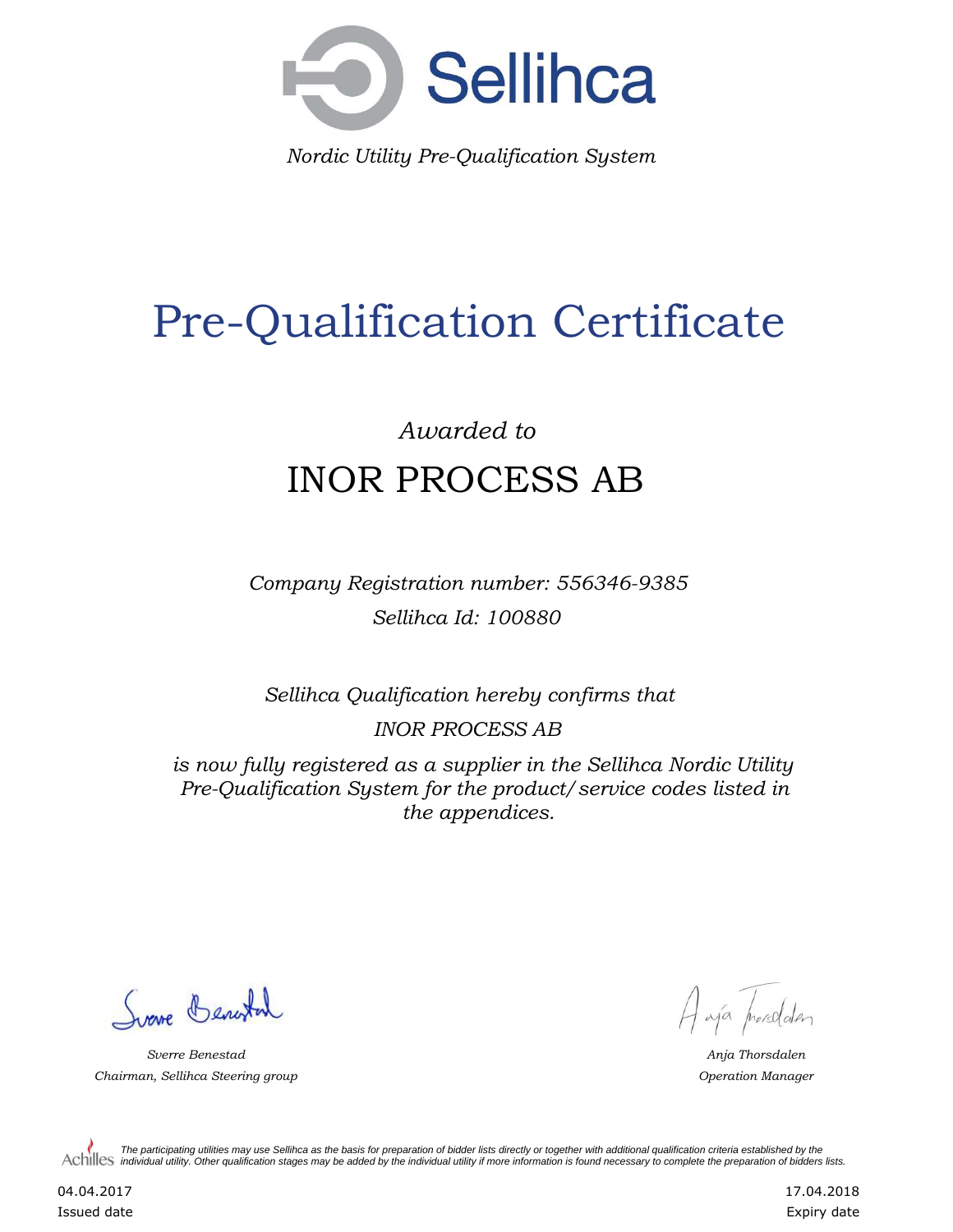

## **Sellihca codes**

- 1.21.2 Measuring Converters
- 1.21.4 Meters / Gauges for Temperature, Pressure, Level and Flow

*(\*) The Sellihca qualification does not apply to codes marked with an asterisk. The company's role is 'Agent' for these codes, and as such it is not selling the product itself but acting on behalf of others.*